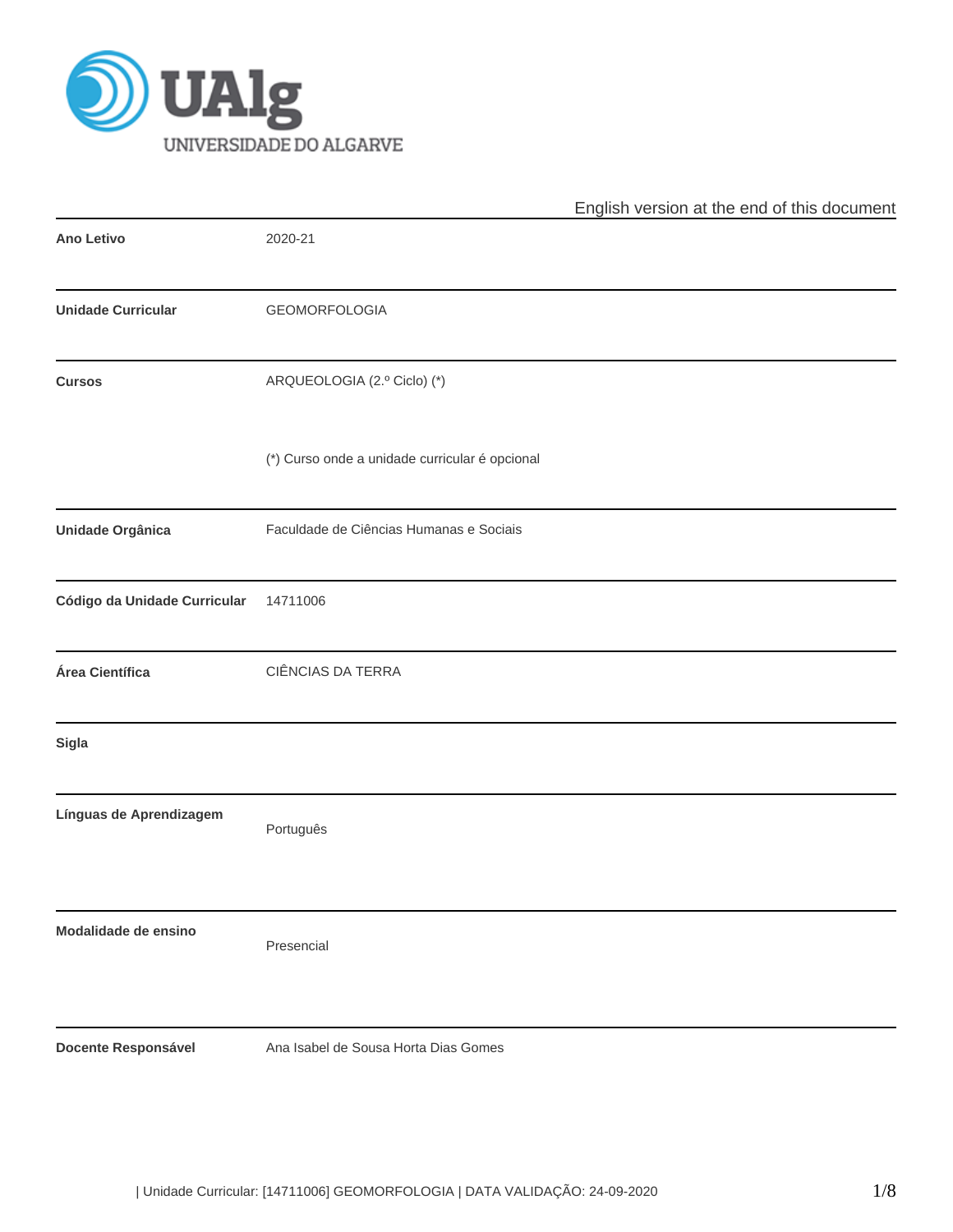

| <b>DOCENTE</b>                        | <b>TIPO DE AULA</b> | <b>TURMAS</b>      | <b>TOTAL HORAS DE CONTACTO (*)</b> |
|---------------------------------------|---------------------|--------------------|------------------------------------|
| 'Ana Isabel de Sousa Horta Dias Gomes | 0 הר                | S1:OT <sup>4</sup> | 39S:                               |

\* Para turmas lecionadas conjuntamente, apenas é contabilizada a carga horária de uma delas.

| <b>ANC</b> | <b>PERIODO DE FUNCIONAMENTO*</b> | <b>HORAS DE CONTACTO</b> | I HORAS TOTAIS DE TRABALHO | <b>ECTS</b> |
|------------|----------------------------------|--------------------------|----------------------------|-------------|
|            |                                  | 39S: 5OT                 | 280                        |             |

\* A-Anual;S-Semestral;Q-Quadrimestral;T-Trimestral

# **Precedências**

Sem precedências

# **Conhecimentos Prévios recomendados**

Não aplicável

# **Objetivos de aprendizagem (conhecimentos, aptidões e competências)**

### **Objetivos gerais** :

(i) contribuir para a literacia geomorfológica;

(ii) capacitar os estudantes para a descrição e a interpretação dos aspetos geomorfológicos em diversas escalas espaciais;

(iii) desenvolver a capacidade de análise crítica de trabalhos que tenham como objetivo a interpretação geomorfológica.

### **No final desta unidade curricular os estudantes deverão** :

- Conhecer diversos métodos de análise geomorfológica;
- Interpretar representações cartográficas da geologia e da morfologia;
- Dominar o conhecimento dos processos geomorfológicos;
- Explicar/Descrever as paisagens naturais quanto à sua geomorfologia;
- Aplicar os conhecimentos adquiridos para responder a situações-problema propostos na aula;
- Apresentar oralmente um trabalho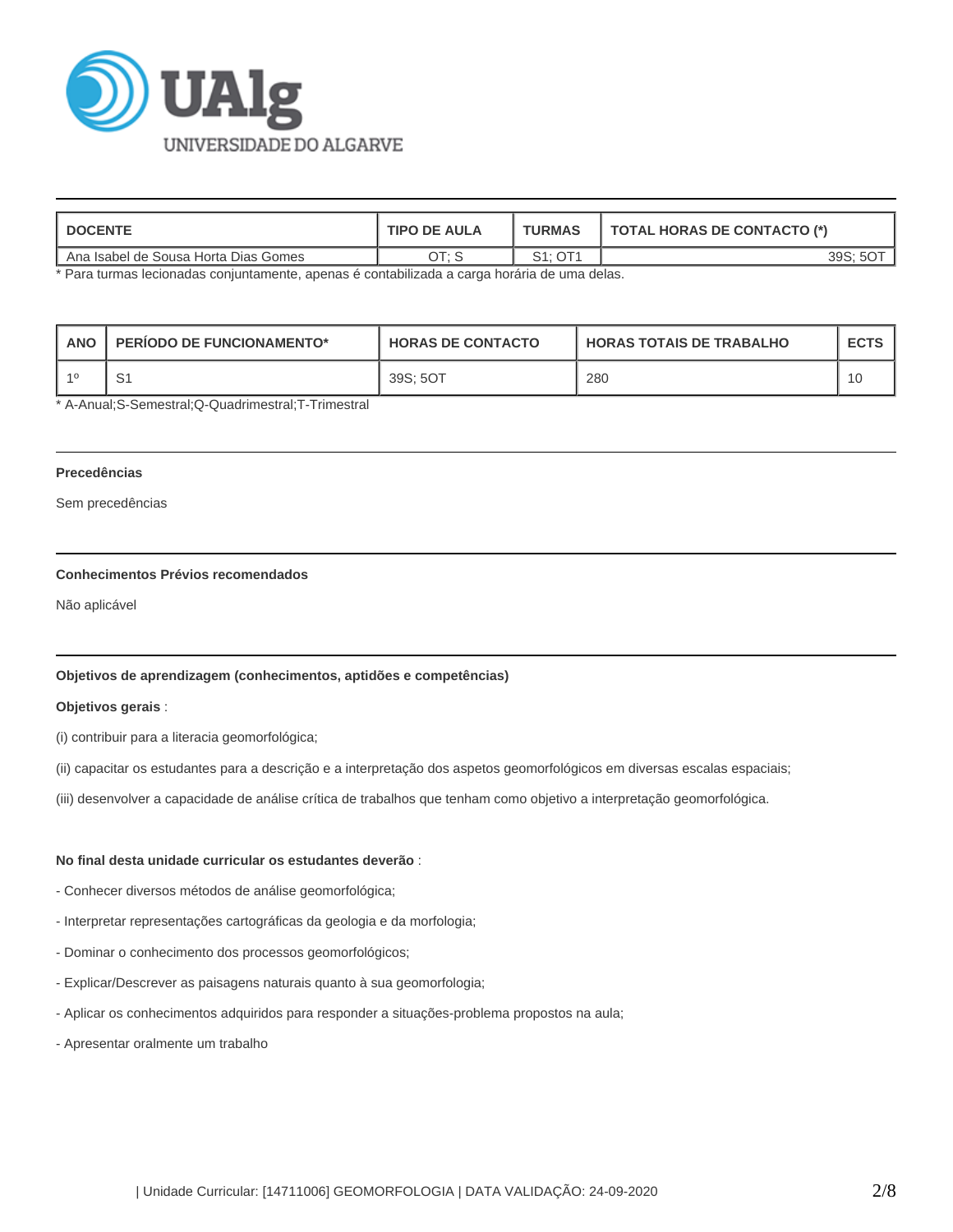

# **Conteúdos programáticos**

#### **Conteúdos programáticos:**

- I- O que é e como estudar a geomorfologia:
	- a. Análise geomorfológica em diversas escalas;
	- b. Métodos de análise geomorfológica (ex. cartas geológicas e imagens de satélite).
- II- Morfologia fluvial
- III- Morfologia costeira e subaquática
- IV- Morfologia glaciária
- V- Morfologia eólica
- VI- Morfologia lacustre
- VII- Morfologia cársica
- VIII- Descrição de paisagens: estudos de caso

### **Metodologias de ensino (avaliação incluída)**

# **Metodologias de ensino**

- Apresentações orais com recurso a PPT e filmes;
- Análise de cartas geológicas (incluíndo noticias explicativas) e imagens satélite;
- Experiências laboratoriais;
- Resolução de exercícios com situações-problema, para que os alunos construam hipóteses com base em argumentos sólidos;
- Aula de campo.

#### **Avaliação**

- Teste 50%
- Apresentação oral e escrita de trabalho de análise geomorfológica (estudo de caso) 50%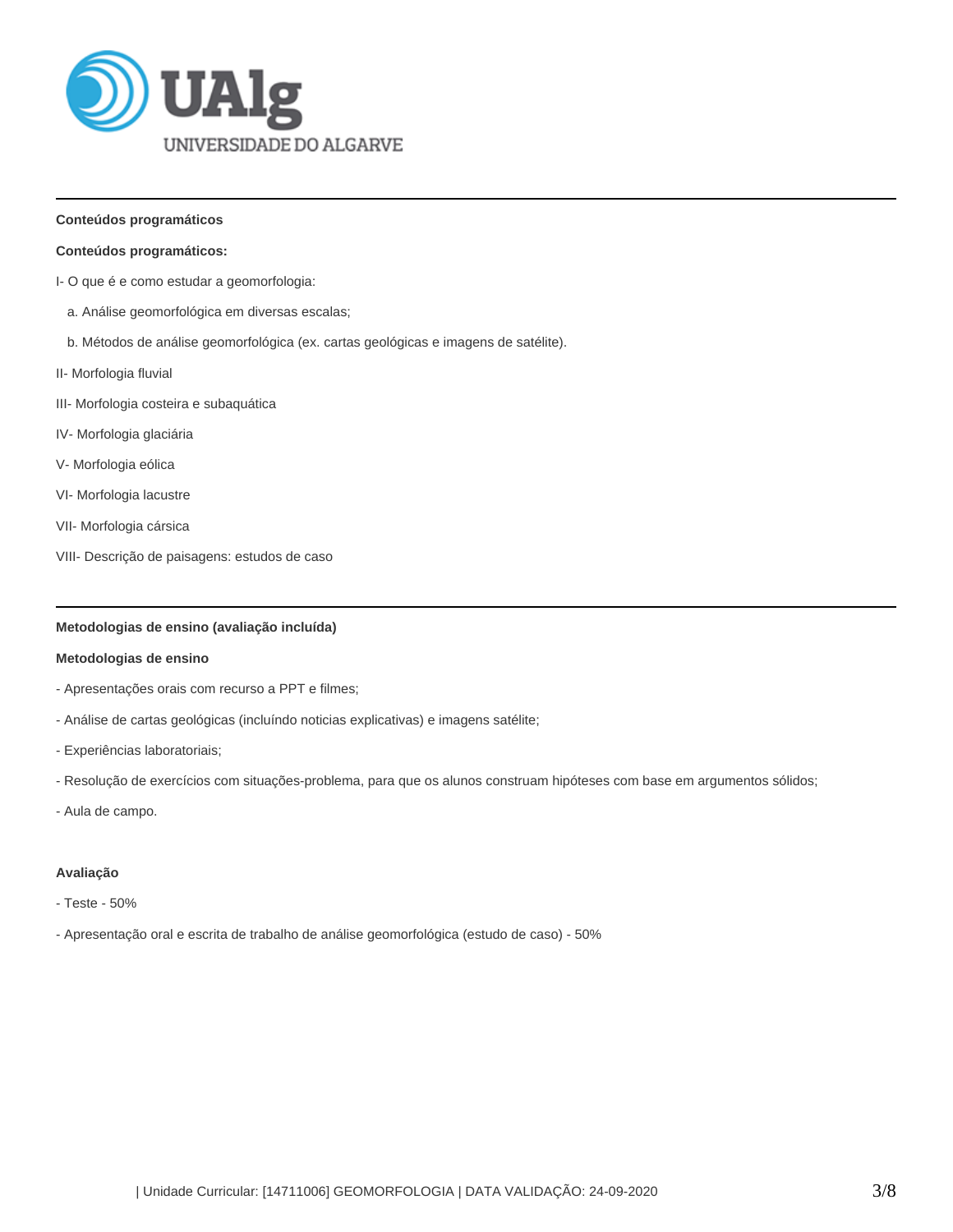

# **Bibliografia principal**

Lowe, J.J. & Walker, M.J.C., 1990. Reconstructing Quaternary Environments. Longman Scientific & Technical (Publ.), Essex CM20, 2JE, England, 389p.

Summerfield, M.A., 1991. Global Geomorphology. Pearson Education Limited, Essex CM20 2JE (Publ.), 537p.

Cadernos de Ciências da Terra: sebenta.

Goldberg, P., Holliday, V.T., Ferring, C.R. (eds.), 2000. Earth Sciences and Archaeology. Kluwer Academic/Plenum Publishers, 513 pp.

Goldberg, P., Macphail, R.I., 2006. Practical and Theoretical Geoarchaeology. Blackwell Publishing, 454 pp.

Teixeira, W., Toledo, M.C.M., Fairchild, T.R., Taioli, F., 2000. Decifrando a Terra. Oficina de textos, São Paulo, 557 pp.

Friedman, G.M., Sanders, J.E., 1978. Principles of sedimentology. John Wiley & Sons, Inc., New York, 792 pp.

Williams, M.A.J., Dunkerlet, D.L., Deckker, P. de, Kershaw, A.P., Stokes, T., 1993. Quaternary environments. Edward Arnold, New York, 329 pp.

Leet, L.D., Judson, S., Kauffman, M.E., 1982. Physical Geology. Prentice-Hall, Inc., USA, 487 pp.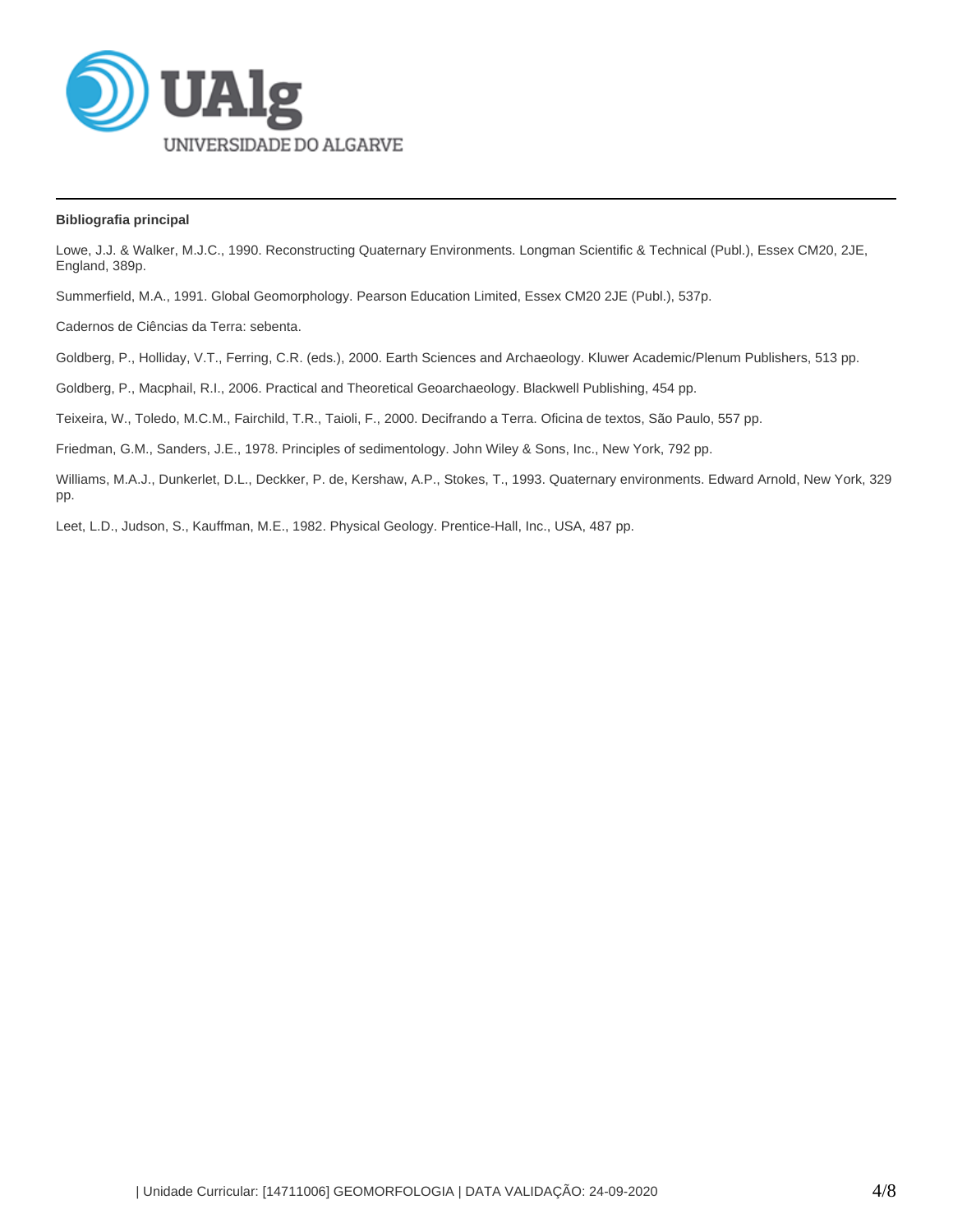

| <b>Academic Year</b>                     | 2020-21                              |             |                |             |  |  |  |
|------------------------------------------|--------------------------------------|-------------|----------------|-------------|--|--|--|
| <b>Course unit</b>                       | <b>GEOMORPHOLOGY</b>                 |             |                |             |  |  |  |
| ARCHAEOLOGY (*)<br><b>Courses</b>        |                                      |             |                |             |  |  |  |
| (*) Optional course unit for this course |                                      |             |                |             |  |  |  |
| <b>Faculty / School</b>                  | FACULTY OF HUMAN AND SOCIAL SCIENCES |             |                |             |  |  |  |
| <b>Main Scientific Area</b>              | CIÊNCIAS DA TERRA                    |             |                |             |  |  |  |
| Acronym                                  |                                      |             |                |             |  |  |  |
| Language of instruction                  | Portuguese                           |             |                |             |  |  |  |
| <b>Teaching/Learning modality</b>        | Presencial                           |             |                |             |  |  |  |
| <b>Coordinating teacher</b>              | Ana Isabel de Sousa Horta Dias Gomes |             |                |             |  |  |  |
| <b>Teaching staff</b>                    |                                      | <b>Type</b> | <b>Classes</b> | Hours $(*)$ |  |  |  |

**Teaching staff Type Classes Hours (\*)** Ana Isabel de Sousa Horta Dias Gomes **OUTER 1998**; SOT<sub>1</sub> OT; S<sub>1</sub>, OT1 39S; SOT<sub>1</sub> 39S; 5OT<sub>1</sub>

\* For classes taught jointly, it is only accounted the workload of one.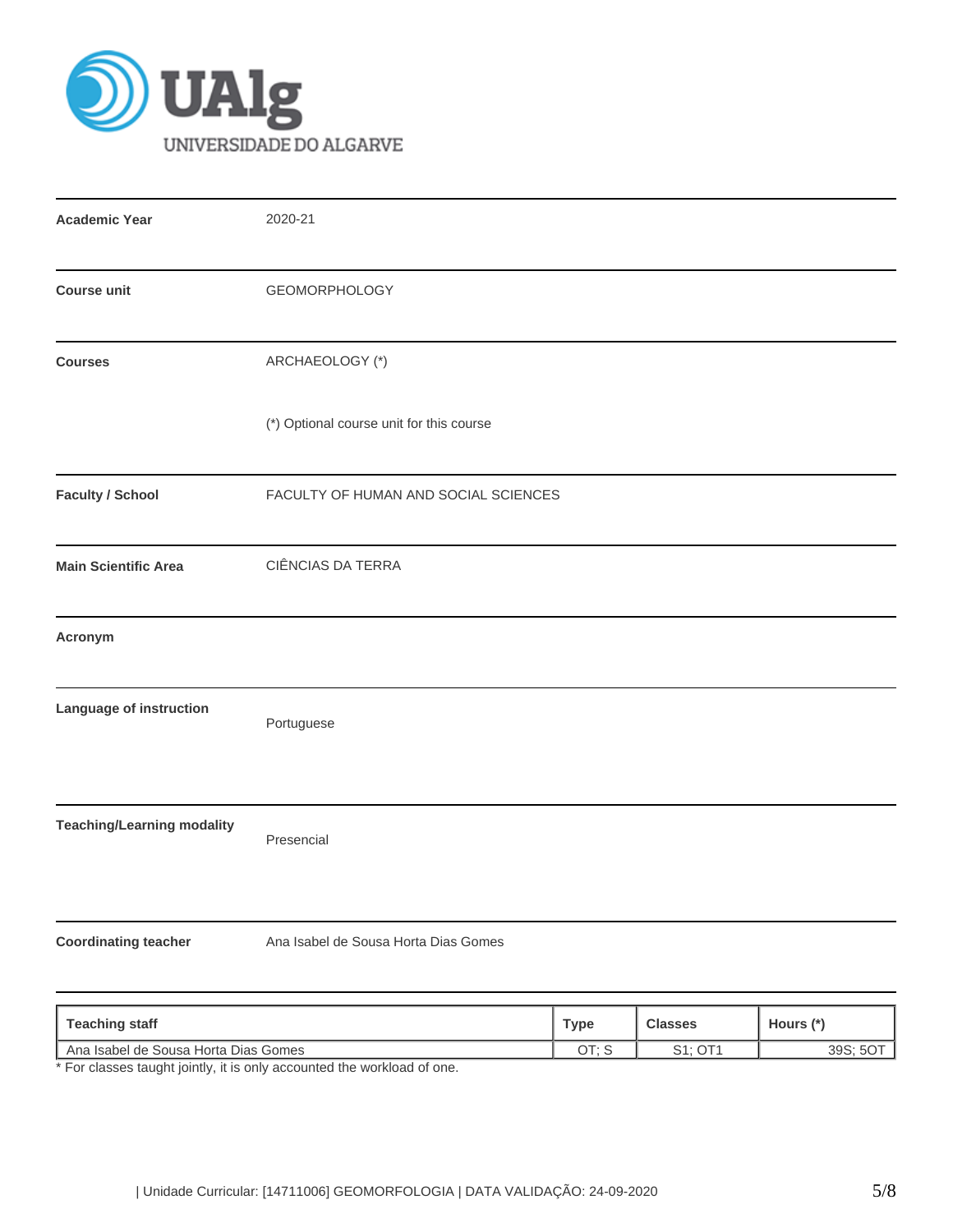

#### **Contact hours**

|                                                                                                                                                         |    |  |  |  |    |  |  | Total |
|---------------------------------------------------------------------------------------------------------------------------------------------------------|----|--|--|--|----|--|--|-------|
|                                                                                                                                                         | IЮ |  |  |  | IЮ |  |  | 280   |
| - Practical and laboratorial: TC - Field Work: S - Seminar: E - Training: OT - Tutorial: O - Other -<br>Theoretical: TP - Theoretical and practical: PL |    |  |  |  |    |  |  |       |

**Pre-requisites**

no pre-requisites

# **Prior knowledge and skills**

Not aplicable

# **The students intended learning outcomes (knowledge, skills and competences)**

General objectives:

- (i) contribute to the geomorphological literacy;
- (ii) enable students to describe and interpret geomorphological aspects at different spatial scales;
- (iii) develop the capacity for critical analysis of works that aim to do geomorphological interpretations.

At the end of this curricular unit students should:

- Know several methods of geomorphological analysis;
- Interpret cartographic representations of geology and morphology;
- Master the knowledge of geomorphological processes;
- Explain / describe natural landscapes as to their geomorphology;
- Apply the knowledge acquired to respond to problem situations proposed in class;
- Orally present their work.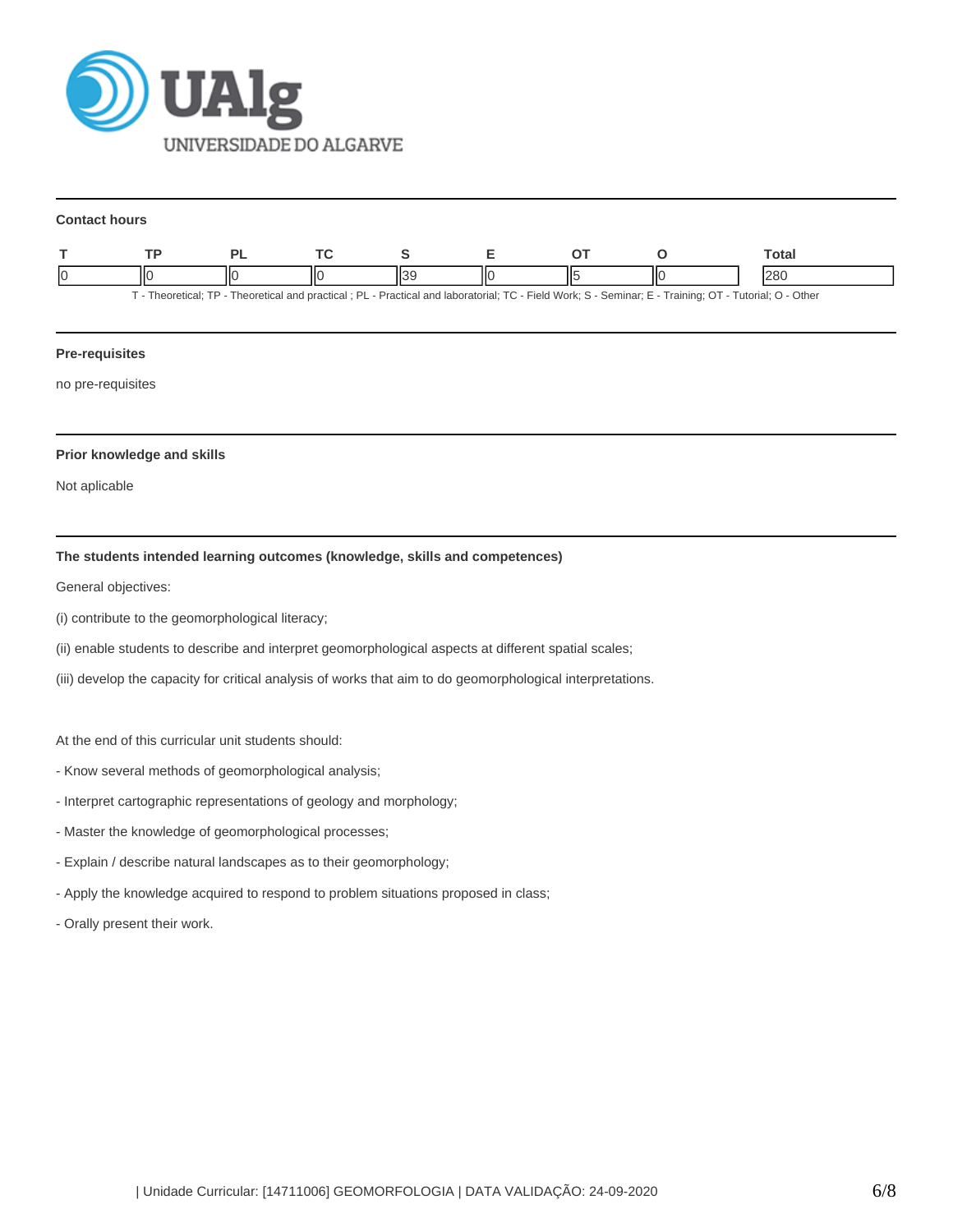

# **Syllabus**

- I- What is and how to study geomorphology:
	- a. Geomorphological analysis at different scales;
	- b. Methods of geomorphological analysis (e.g. geological maps and satellite images).
- II- Fluvial morphology
- III- Coastal and underwater morphology
- IV- Glacial morphology
- V- Eolian morphology
- VI- Lacustrine morphology
- VII- Karst morphology
- VIII- Description of landscapes: case studies

# **Teaching methodologies (including evaluation)**

Teaching methodologies:

- Oral presentations using PPT and films;
- Analysis of geological maps (including explanatory notes) and satellite images;
- Laboratory experiments;
- Resolution of exercises with problem situations, so that students build hypotheses based on solid arguments;
- Field class.

### Evaluation

- Test 50%
- Oral and written presentation of a geomorphological analysis work (case study) 50%